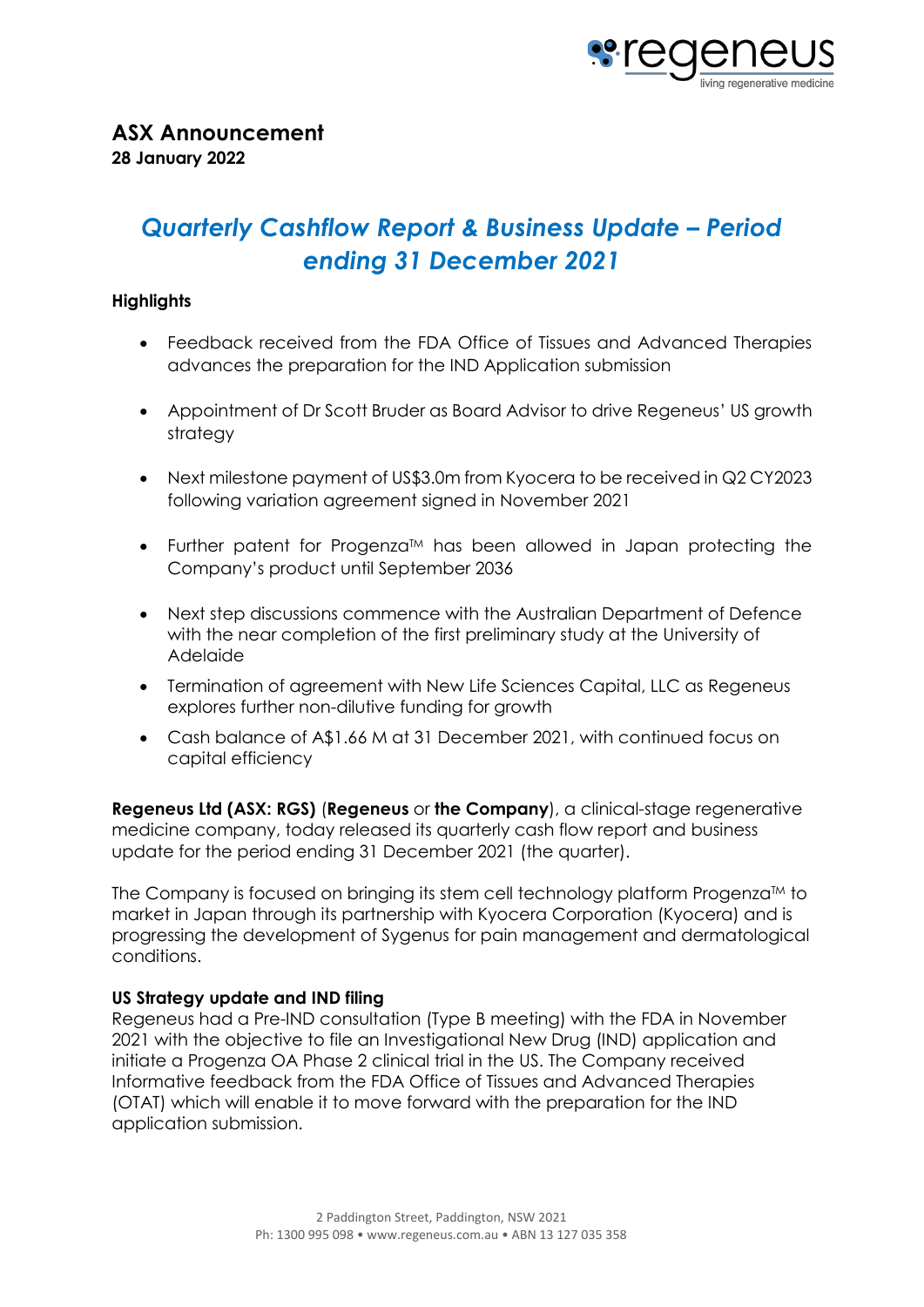

As part of the Company's US strategy, it is focusing on and prioritising securing a strategic partner in the US and today announced it has appointed Scott Bruder MD, PhD as Board Advisor.

Dr Bruder is a leading US based physician-scientist executive in the regenerative medicine and orthopedics industry who provides strategic consultancy in technology, product and market development, clinical and regulatory affairs, reimbursement and health economics, and commercialization strategy for regenerative medicine companies via his company, Bruder Consulting & Venture Group.

Regeneus and Bruder Consulting & Venture Group commenced a strategic relationship agreement in 2021 and his appointment as Board Advisor will assist the Company in accelerating its strategic partnering discussions in the US.

## **Partnership with Kyocera Corporation**

Further to the execution of a Variation Agreement in September 2021, Regeneus and Kyocera continue collaborating on commencing manufacturing of Progenza in Japan and launching a Phase 2 trial. Setting up manufacturing is in progress and the Company will update the market on developments in due course.

Under the terms of the agreement, the Company's next milestone payment of US\$3.0m remains on track to be received in Q2 CY2023.

Additionally, and as part of the ongoing development program with Kyocera, a new patent has been allowed in Japan (file number JPO 2018-530940) protecting the Company's Progenza™ product until September 2036.

## **First Department of Defence animal study concludes**

Regeneus concluded the first animal study in Sygenus development partnership with the Australian Department of Defence for combat casualty care research. The study was conducted by Prof. Mark Hutchinson at the University of Adelaide.

Regeneus and the Department of Defence have now engaged in further discussions and will update the market in due course.

## **Financial update**

As announced during the quarter, the Company's Board of Directors together with New Life Sciences Capital, LLC mutually agreed to terminate the Subscription Agreement relating to a three-stage placement that was entered into in May 2021, and as such no further investments are to be made by, or shares issued to, New Life Sciences under the Subscription Agreement.

This comes as the Company announced it is in advanced and ongoing discussions with alternative non-dilutive funding partners to secure growth funding on more favourable terms for its shareholders.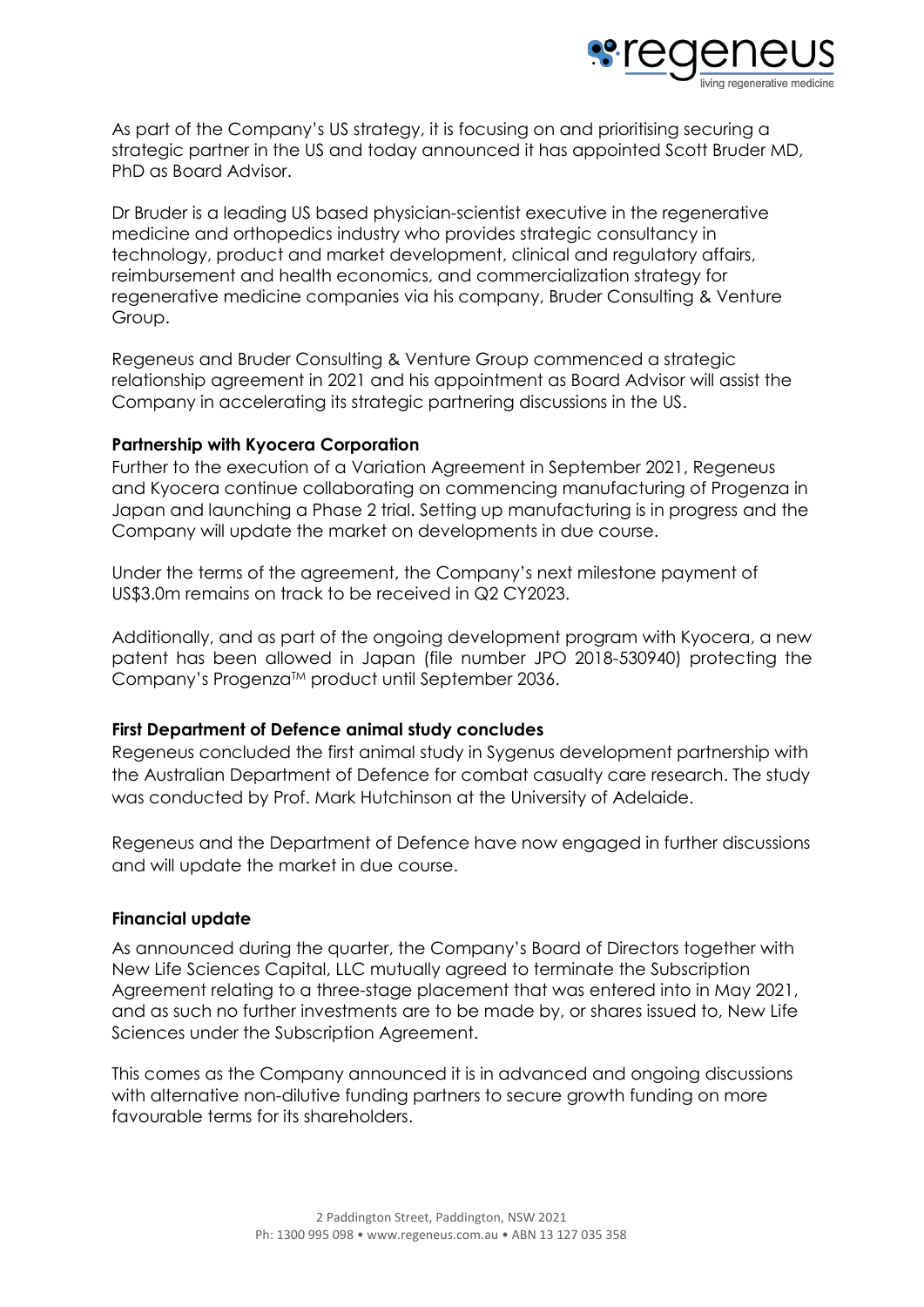

Regeneus is also pleased to advise that it has received approximately A\$830,000 from the Australian Government's Research & Development tax incentive program for activities conducted during the 2021 financial year.

The Company's cash balance at 31 December 2021 was A\$1.66 M. Net operating cash outflow for the quarter was A\$758k which is attributed to research and development costs as well as staffing and corporate costs. The Company continues to maintain its strict focus on operating costs with efficient capital spend and a reduction in overhead costs.

Aggregate payments to related parties of \$304k includes payments of Directors fees, payments to Mr. Karolis Rosickas consulting CEO role plus \$125k bonus and rent paid to a company associated with one of the directors.

## **Outlook**

2022 will represent a year of strategic importance for Regeneus' growth and clinical development as it continues to support Kyocera with the set up of manufacturing operations and the design of a pivotal phase 2 clinical trial in Japan.

Furthermore, in order to materially progress its US development strategy, the Company is focused on securing a strategic partner to develop Progenza osteoarthritis for the US market.

## **-ENDS-**

## **About Regeneus**

Regeneus Ltd (ASX:RGS) is a Sydney-based clinical-stage regenerative medicine company using stem cell technologies to develop a portfolio of novel cell-based therapies. The regenerative therapies seek to address unmet medical needs in human health markets, focusing on neuropathic pain, including osteoarthritis and various skin conditions, with its platform technologies Progenza<sup>TM</sup> and Sygenus. Visit www.regeneus.com.au for more information.

### **Authorisation & Additional information**

This announcement was authorised by the Board of Directors of Regeneus Ltd

### **Investor and Media Contact**

Hannah Howlett, WE Communications T: 04 5064 8064 E: hhowlett@we-worldwide.com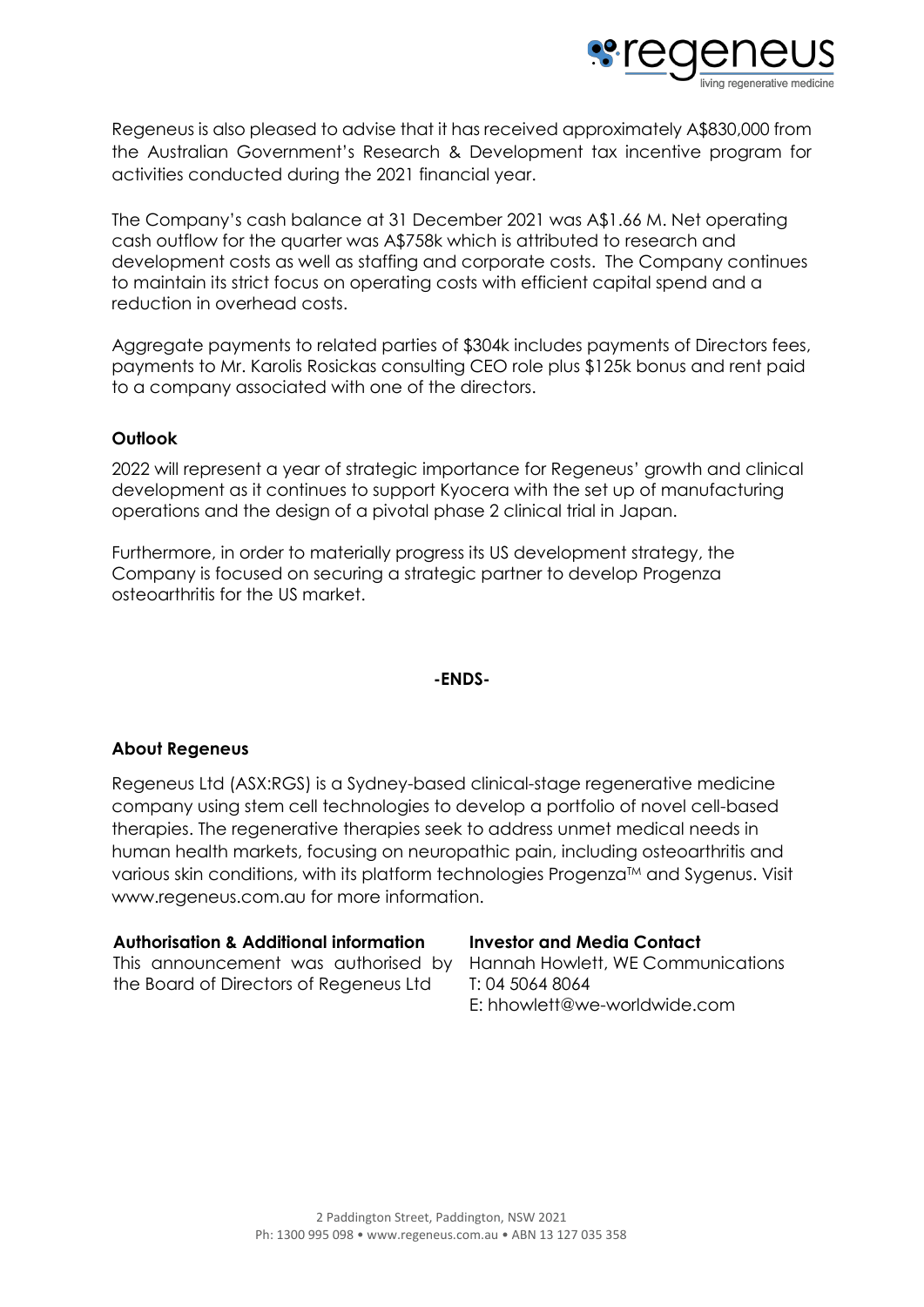## **Appendix 4C**

## **Quarterly cash flow report for entities subject to Listing Rule 4.7B**

## **Name of entity** Regeneus Ltd **ABN Quarter ended ("current quarter")**

13 127 035 358

31<sup>st</sup> December 21

| <b>Consolidated statement of cash flows</b> |                                                     | <b>Current quarter</b><br>\$A'000 | Year to date<br>(months)<br>\$A'000 |
|---------------------------------------------|-----------------------------------------------------|-----------------------------------|-------------------------------------|
| 1.                                          | Cash flows from operating activities                |                                   |                                     |
| 1.1                                         | Receipts from customers                             |                                   | 20                                  |
| 1.2                                         | Payments for                                        |                                   |                                     |
|                                             | research and development<br>(a)                     | (498)                             | (1, 138)                            |
|                                             | product manufacturing and operating<br>(b)<br>costs |                                   |                                     |
|                                             | advertising and marketing<br>(c)                    |                                   |                                     |
|                                             | leased assets<br>(d)                                | (11)                              | (22)                                |
|                                             | staff costs (including Directors)<br>(e)            | (554)                             | (932)                               |
|                                             | (f)<br>administration and corporate costs           | (524)                             | (878)                               |
| 1.3                                         | Dividends received (see note 3)                     |                                   |                                     |
| 1.4                                         | Interest received                                   |                                   |                                     |
| 1.5                                         | Interest and other costs of finance paid            | (1)                               | (1)                                 |
| 1.6                                         | Income taxes paid                                   |                                   |                                     |
| 1.7                                         | Government grants and tax incentives                | 829                               | 829                                 |
| 1.8                                         | Other (provide details if material)                 |                                   |                                     |
| 1.9                                         | Net cash from / (used in) operating<br>activities   | (758)                             | (2, 121)                            |

1.2 (a) Research and development costs in relation to the production of Progenza and Sygenus technologies

| 2.  | Cash flows from investing activities |   |    |
|-----|--------------------------------------|---|----|
| 2.1 | Payments to acquire or for:          |   |    |
|     | entities<br>(a)                      | - |    |
|     | businesses<br>(b)                    | ۰ |    |
|     | property, plant and equipment<br>(c) |   | 8) |
|     | investments<br>(d)                   |   |    |
|     | intellectual property<br>(e)         |   |    |

ASX Listing Rules Appendix 4C (17/07/20) Page 1 + See chapter 19 of the ASX Listing Rules for defined terms.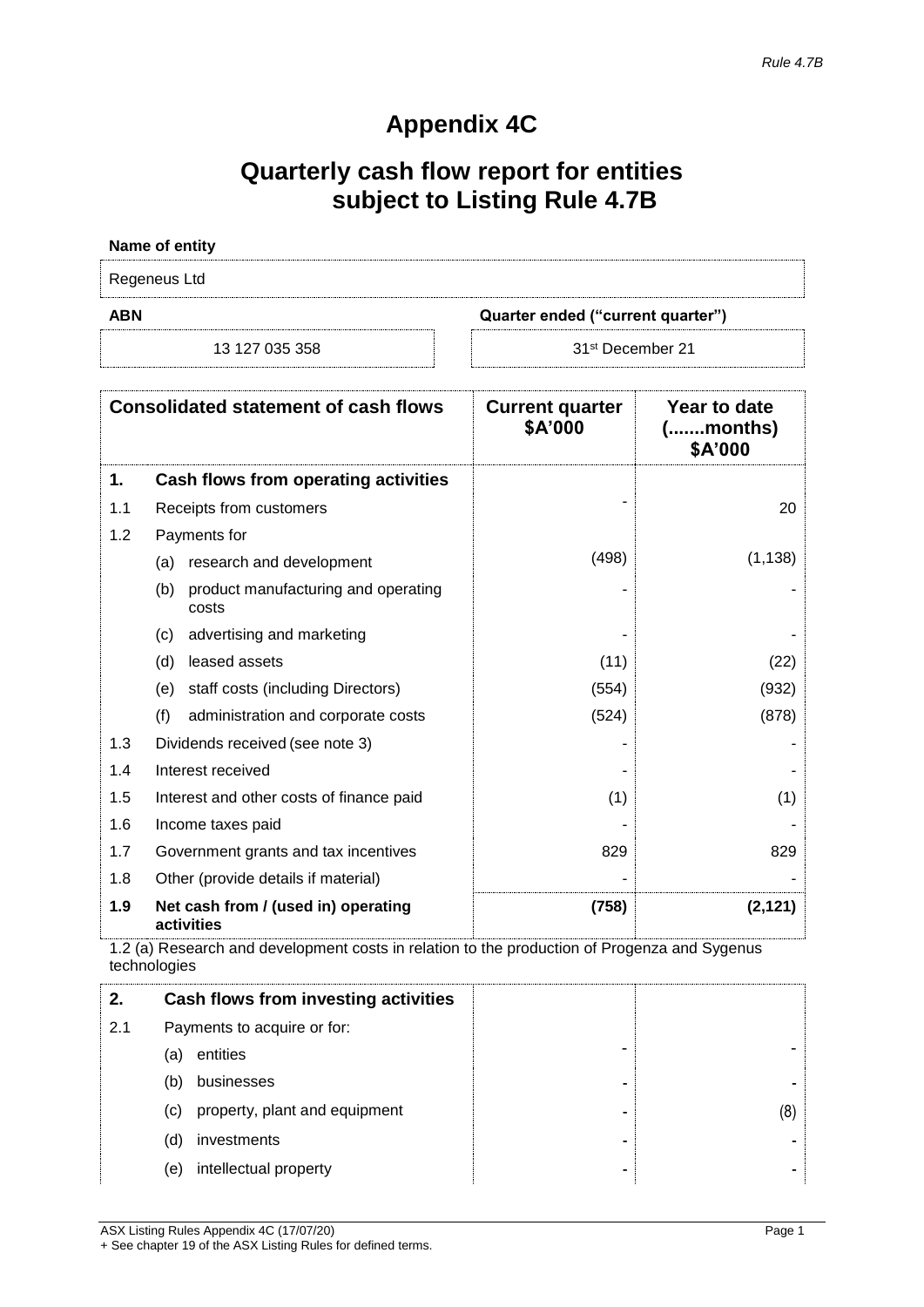|     | <b>Consolidated statement of cash flows</b>                                                   | <b>Current quarter</b><br>\$A'000 | Year to date<br>( <i>month</i> s)<br>\$A'000 |
|-----|-----------------------------------------------------------------------------------------------|-----------------------------------|----------------------------------------------|
|     | (f)<br>other non-current assets                                                               |                                   |                                              |
| 2.2 | Proceeds from disposal of:                                                                    |                                   |                                              |
|     | entities<br>(a)                                                                               |                                   |                                              |
|     | (b)<br>businesses                                                                             |                                   |                                              |
|     | property, plant and equipment<br>(c)                                                          |                                   |                                              |
|     | (d)<br>investments                                                                            |                                   |                                              |
|     | intellectual property<br>(e)                                                                  |                                   |                                              |
|     | (f)<br>other non-current assets                                                               |                                   |                                              |
| 2.3 | Cash flows from loans to other entities                                                       |                                   |                                              |
| 2.4 | Dividends received (see note 3)                                                               |                                   |                                              |
| 2.5 | Other (provide details if material)                                                           |                                   |                                              |
| 2.6 | Net cash from / (used in) investing<br>activities                                             |                                   | (8)                                          |
|     |                                                                                               |                                   |                                              |
| 3.  | <b>Cash flows from financing activities</b>                                                   |                                   |                                              |
| 3.1 | Proceeds from issues of equity securities<br>(excluding convertible debt securities)          |                                   |                                              |
| 3.2 | Proceeds from issue of convertible debt<br>securities                                         |                                   |                                              |
| 3.3 | Proceeds from exercise of options                                                             |                                   |                                              |
| 3.4 | Transaction costs related to issues of<br>equity securities or convertible debt<br>securities |                                   |                                              |
| 3.5 | Proceeds from borrowings                                                                      |                                   |                                              |
| 3.6 | Repayment of borrowings                                                                       |                                   |                                              |
|     |                                                                                               |                                   |                                              |

| 3.10 | Net cash from / (used in) financing<br>activities    | $\overline{\phantom{0}}$ |  |
|------|------------------------------------------------------|--------------------------|--|
| 3.9  | Other (provide details if material)                  | -                        |  |
| 3.8  | Dividends paid                                       | -                        |  |
| 3.7  | Transaction costs related to loans and<br>borrowings | -                        |  |
|      |                                                      |                          |  |

|     | Net increase / (decrease) in cash and<br>cash equivalents for the period |       |          |
|-----|--------------------------------------------------------------------------|-------|----------|
| 4.1 | Cash and cash equivalents at beginning of<br>period                      | 2.422 | 3.793    |
| 4.2 | Net cash from / (used in) operating<br>activities (item 1.9 above)       | (758) | (2, 129) |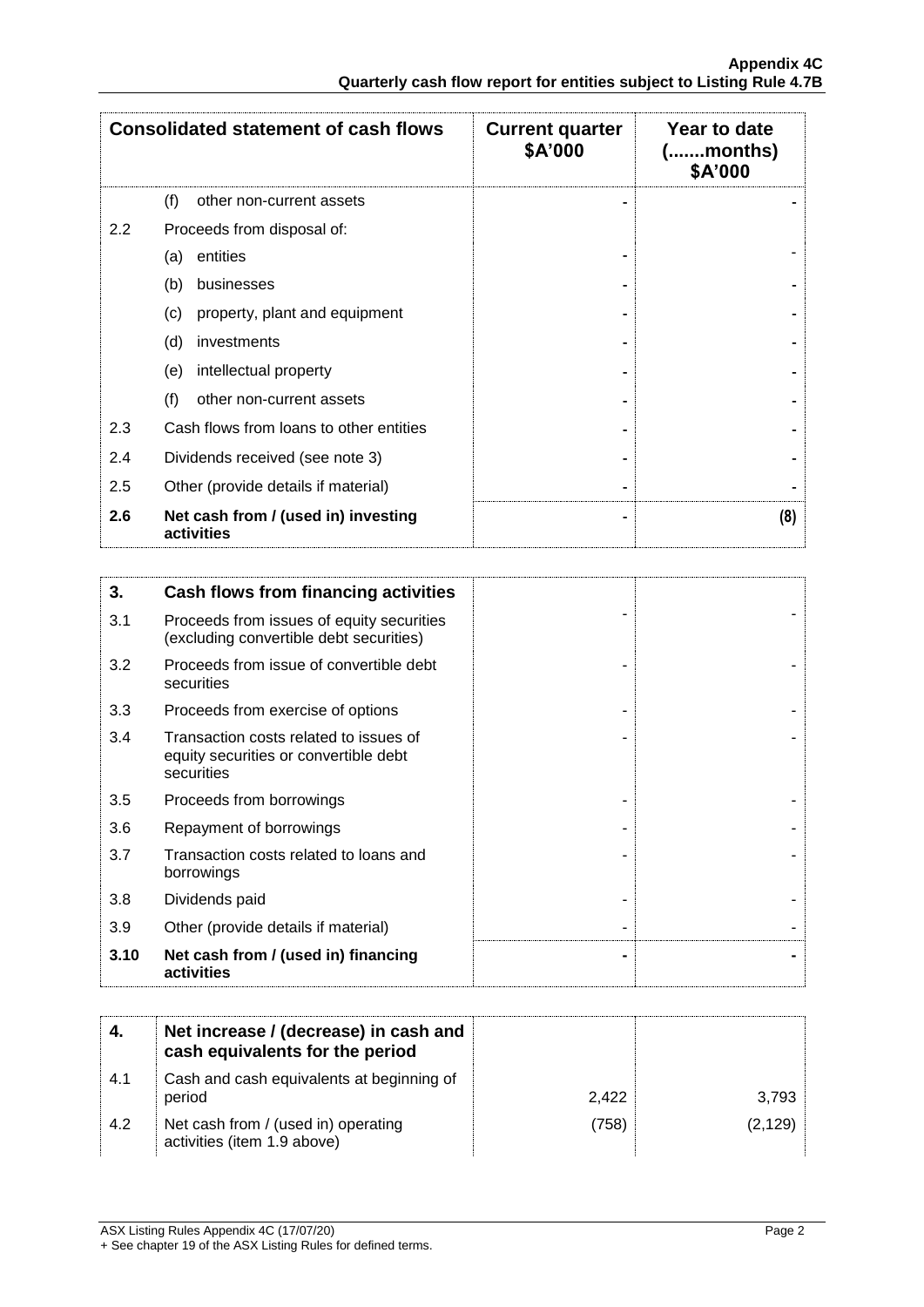| <b>Consolidated statement of cash flows</b> |                                                                     | <b>Current quarter</b><br>\$A'000 | Year to date<br>.months)<br>\$A'000 |
|---------------------------------------------|---------------------------------------------------------------------|-----------------------------------|-------------------------------------|
| 4.3                                         | Net cash from / (used in) investing activities<br>(item 2.6 above)  |                                   | (8)                                 |
| 4.4                                         | Net cash from / (used in) financing activities<br>(item 3.10 above) |                                   |                                     |
| 4.5                                         | Effect of movement in exchange rates on<br>cash held                |                                   |                                     |
| 4.6                                         | Cash and cash equivalents at end of<br>period                       | 1.663                             | 1.663                               |

| 5.  | Reconciliation of cash and cash<br>equivalents<br>at the end of the quarter (as shown in the<br>consolidated statement of cash flows) to the<br>related items in the accounts | <b>Current quarter</b><br>\$A'000 | <b>Previous quarter</b><br>\$A'000 |
|-----|-------------------------------------------------------------------------------------------------------------------------------------------------------------------------------|-----------------------------------|------------------------------------|
| 5.1 | <b>Bank balances</b>                                                                                                                                                          | 1.663                             | 2.422                              |
| 5.2 | Call deposits                                                                                                                                                                 |                                   |                                    |
| 5.3 | Bank overdrafts                                                                                                                                                               |                                   |                                    |
| 5.4 | Other (provide details)                                                                                                                                                       |                                   |                                    |
| 5.5 | Cash and cash equivalents at end of<br>quarter (should equal item 4.6 above)                                                                                                  | 1.663                             | 2.422                              |

| 6.  | Payments to related parties of the entity and their<br>associates                                                                                           | <b>Current quarter</b><br><b>\$A'000</b> |
|-----|-------------------------------------------------------------------------------------------------------------------------------------------------------------|------------------------------------------|
| 6.1 | Aggregate amount of payments to related parties and their<br>associates included in item 1                                                                  | 304                                      |
| 6.2 | Aggregate amount of payments to related parties and their<br>associates included in item 2                                                                  |                                          |
|     | Note: if any amounts are shown in items 6.1 or 6.2, your quarterly activity report must include a description of, and an<br>explanation for, such payments. |                                          |

#### 6.1 Aggregate payments to related parties of \$304k includes payments of Directors fees, payments to Mr. Karolis Rosickas consulting CEO role plus \$125k bonus and rent paid to a company associated with one of the directors.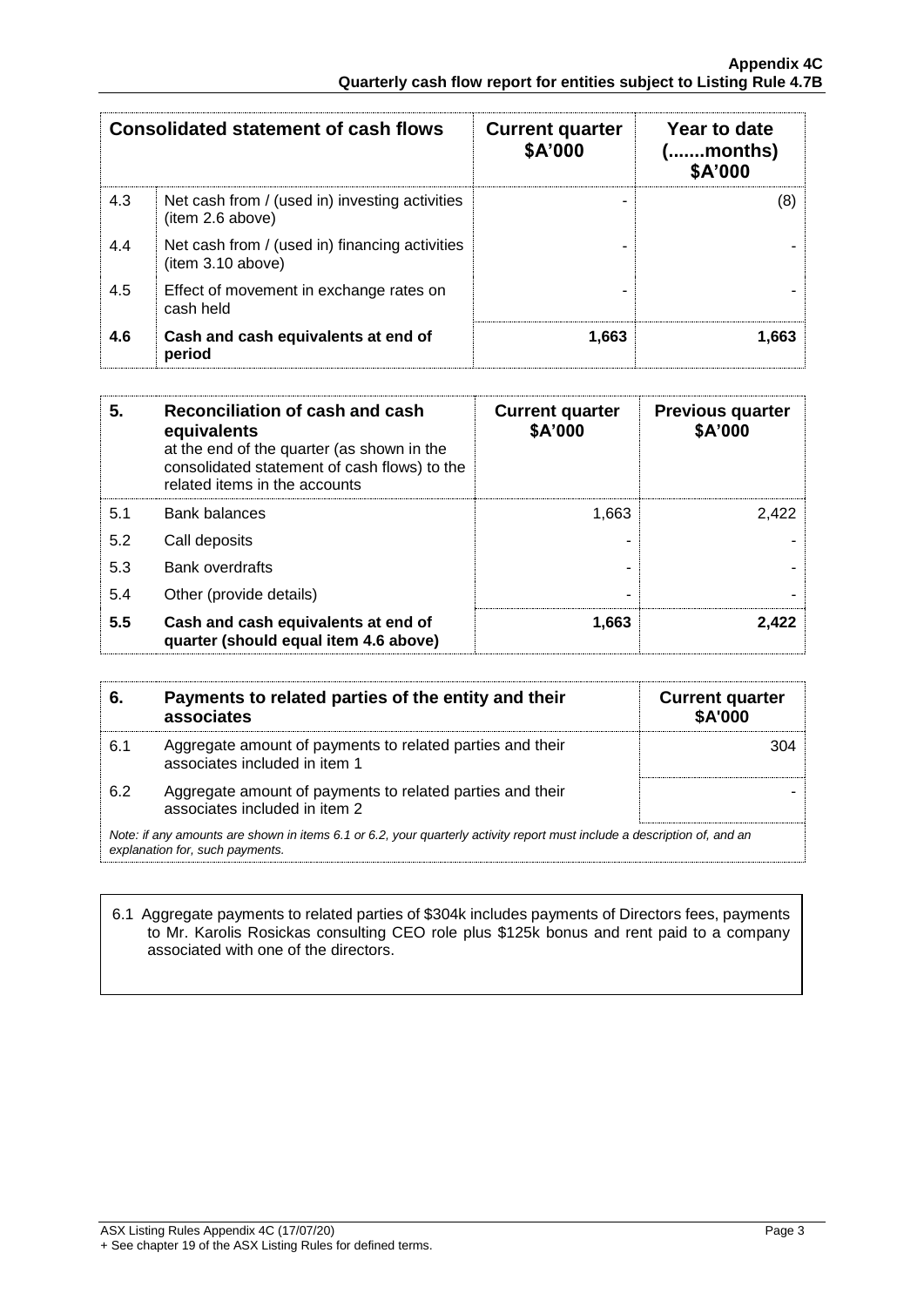| 7.  | <b>Financing facilities</b><br>Note: the term "facility' includes all forms of financing<br>arrangements available to the entity.<br>Add notes as necessary for an understanding of the<br>sources of finance available to the entity.                                                                                                               | <b>Total facility</b><br>amount at quarter<br>end<br>\$A'000 | Amount drawn at<br>quarter end<br>\$A'000 |
|-----|------------------------------------------------------------------------------------------------------------------------------------------------------------------------------------------------------------------------------------------------------------------------------------------------------------------------------------------------------|--------------------------------------------------------------|-------------------------------------------|
| 7.1 | Loan facilities                                                                                                                                                                                                                                                                                                                                      |                                                              |                                           |
| 7.2 | Credit standby arrangements                                                                                                                                                                                                                                                                                                                          |                                                              |                                           |
| 7.3 | Other (please specify)                                                                                                                                                                                                                                                                                                                               |                                                              |                                           |
| 7.4 | <b>Total financing facilities</b>                                                                                                                                                                                                                                                                                                                    |                                                              |                                           |
| 7.5 | Unused financing facilities available at quarter end                                                                                                                                                                                                                                                                                                 |                                                              |                                           |
| 7.6 | Include in the box below a description of each facility above, including the lender, interest<br>rate, maturity date and whether it is secured or unsecured. If any additional financing<br>facilities have been entered into or are proposed to be entered into after quarter end,<br>include a note providing details of those facilities as well. |                                                              |                                           |
|     |                                                                                                                                                                                                                                                                                                                                                      |                                                              |                                           |

| 8.  |                                                                                                                                                                                                                                 | Estimated cash available for future operating activities                                                                                                                                                       | \$A'000 |
|-----|---------------------------------------------------------------------------------------------------------------------------------------------------------------------------------------------------------------------------------|----------------------------------------------------------------------------------------------------------------------------------------------------------------------------------------------------------------|---------|
| 8.1 | Net cash from / (used in) operating activities (item 1.9) (net of receipt)                                                                                                                                                      |                                                                                                                                                                                                                | (758)   |
| 8.2 |                                                                                                                                                                                                                                 | Cash and cash equivalents at quarter end (item 4.6)                                                                                                                                                            | 1,663   |
| 8.3 |                                                                                                                                                                                                                                 | Unused finance facilities available at quarter end (item 7.5)                                                                                                                                                  |         |
| 8.4 |                                                                                                                                                                                                                                 | Total available funding (item $8.2 +$ item $8.3$ )                                                                                                                                                             | 1,663   |
|     |                                                                                                                                                                                                                                 |                                                                                                                                                                                                                |         |
| 8.5 | item 8.1)                                                                                                                                                                                                                       | Estimated quarters of funding available (item 8.4 divided by                                                                                                                                                   | 2.2     |
|     |                                                                                                                                                                                                                                 | Note: if the entity has reported positive net operating cash flows in item 1.9, answer item 8.5 as "N/A". Otherwise, a<br>figure for the estimated quarters of funding available must be included in item 8.5. |         |
| 8.6 | If item 8.5 is less than 2 quarters, please provide answers to the following questions:                                                                                                                                         |                                                                                                                                                                                                                |         |
|     | 8.6.1<br>Does the entity expect that it will continue to have the current level of net operating<br>cash flows for the time being and, if not, why not?                                                                         |                                                                                                                                                                                                                |         |
|     | Answer:                                                                                                                                                                                                                         |                                                                                                                                                                                                                |         |
|     | 8.6.2<br>Has the entity taken any steps, or does it propose to take any steps, to raise further<br>cash to fund its operations and, if so, what are those steps and how likely does it<br>believe that they will be successful? |                                                                                                                                                                                                                |         |
|     | Answer:                                                                                                                                                                                                                         |                                                                                                                                                                                                                |         |
|     | 8.6.3                                                                                                                                                                                                                           | Does the entity expect to be able to continue its operations and to meet its business<br>objectives and, if so, on what basis?                                                                                 |         |
|     | Answer:                                                                                                                                                                                                                         |                                                                                                                                                                                                                |         |
|     | Note: where item 8.5 is less than 2 quarters, all of questions 8.6.1, 8.6.2 and 8.6.3 above must be answered.                                                                                                                   |                                                                                                                                                                                                                |         |